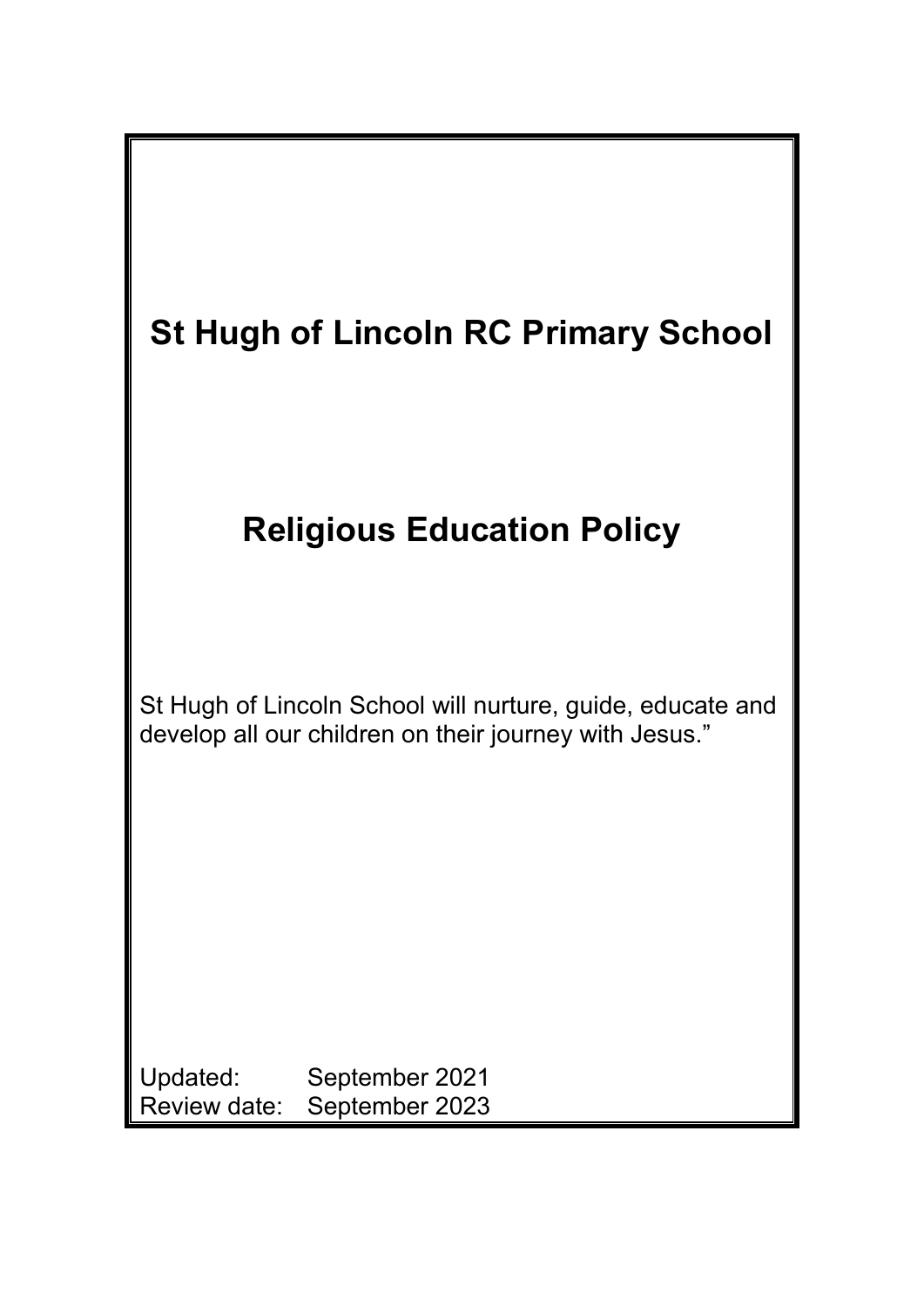# **AIMS**

Our aim is to put our Mission Statement into practice by providing a school that is a genuine alternative to other forms of schooling.

We aim to achieve this by:-

- Fostering and strengthening bonds with parents, parish and the wider community by providing a living, worshipping environment inspired by all of the gospel values;
- Providing an environment within which each member of the school community is valued and respected and encouraged to treat others in the same way;
- Promoting an atmosphere of reconciliation within which differences are resolved with patience and understanding so that each new day brings a fresh start;
- Developing each child to his/her full potential through a broad, balanced curriculum and through extra-curricular activities;
- Teaching the children the truths and practices of our Catholic faith and recognising that it is these principles that permeate all areas of the life of our school

## **OBJECTIVES**

We intend to achieve these aims through the following objectives:-

- Providing a living, worshipping community through regular school Masses, regular class masses on a yearly basis, supporting the sacramental programme, regular child led and teacher led liturgies. We intend to invite members of the community into school and to accompany children on out-of-school activities. We will continue our tradition of supporting charities both locally and abroad.
- We intend to make all members of staff aware of the school's Mission Statement and the school's aims. We will lead by example in our relationship with each other.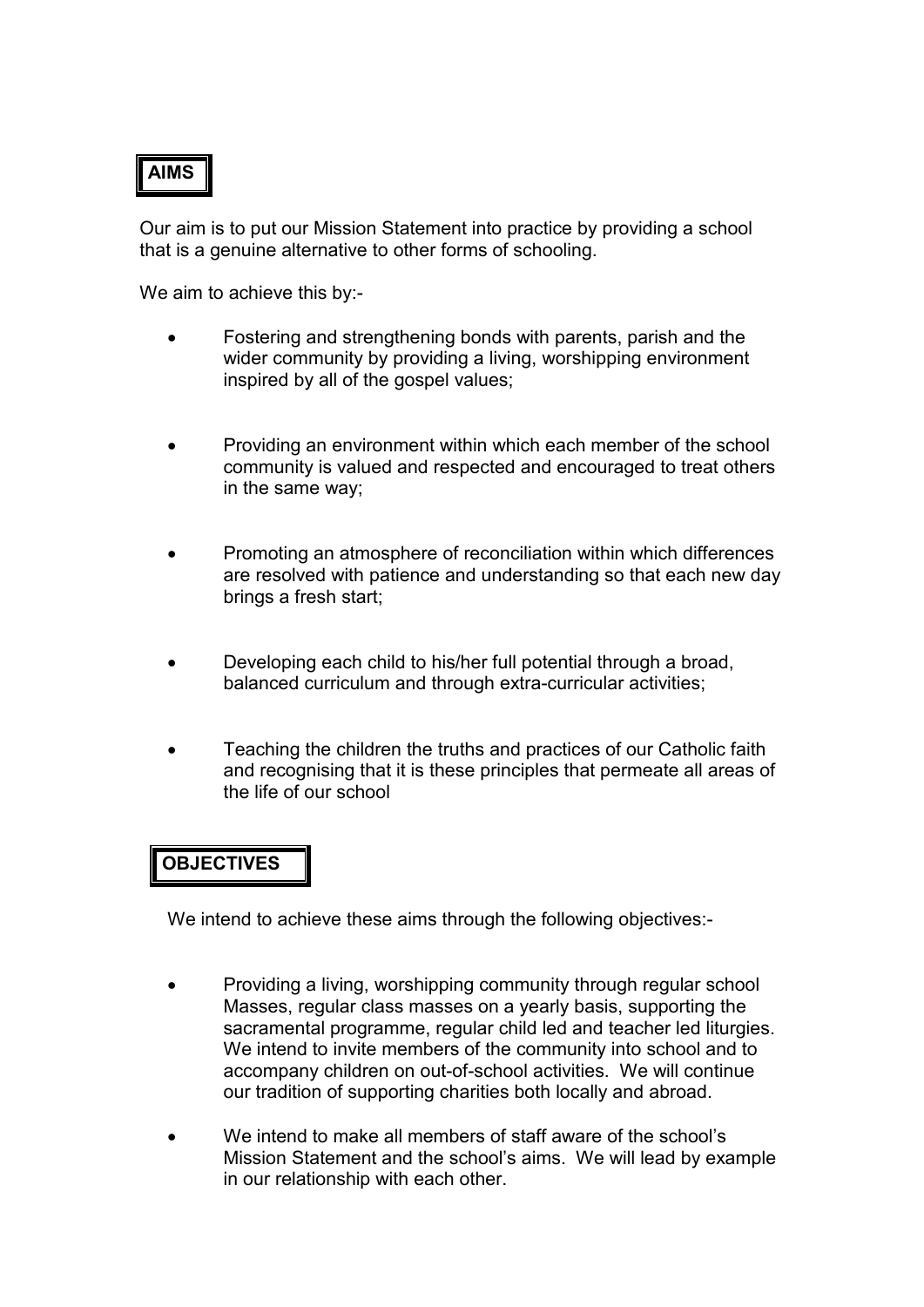- We will continue to promote an environment of reconciliation whereby children will seek to resolve their issues in a positive way.
- We will introduce role-play situations to develop conscience. We will foster this atmosphere of love and reconciliation in all relationships within the school and will lead by example in our relationship with each other.
- We will give each child the opportunity to become literate and numerate. We recognise that each child has a particular and unique talents and we will provide a whole variety of strategies and activities to enable each child to reach his/her potential.
- We will encourage participation in extra-curricular activities both in and out of school. We will provide an attractive physical environment as far as possible within available financial resources.
- We will fully implement the Salford R.E. Guidelines and review our R.E. Policy, the resources we use and the courses we attend.
- We will continue our Y6 and Y3 Retreat at the Marist Centre and Year group masses. We will also develop a 'prayer programme' of prayers to be taught and the ages at which they should be introduced to the children. We will continue to develop the role of Prayer Leaders.

### **SCHOOL DEVELOPMENT PLAN**

The implementation of the completed Salford Diocese guidelines in Religious Education has been the main focus of RE within the School Development Plan. Feedback from the teachers will provide future direction of teaching RE within the quidelines. An update in RE resources will continue each year as necessary. RE staff meetings, where minutes are recorded, are an on-going process for the purpose of review and evaluation.

Finances are made available from the INSET budget enabling staff to attend any relevant courses.

An annual joint In-service day is planned. This involves all of the Trafford Catholic Primary Schools of this Deanery.

### **RE CURRICULUM STATEMENT**

St Hugh of Lincoln is a Voluntary Aided Catholic Primary School set in an environment which reflects the Christian Gospels and Teachings of the Catholic Church.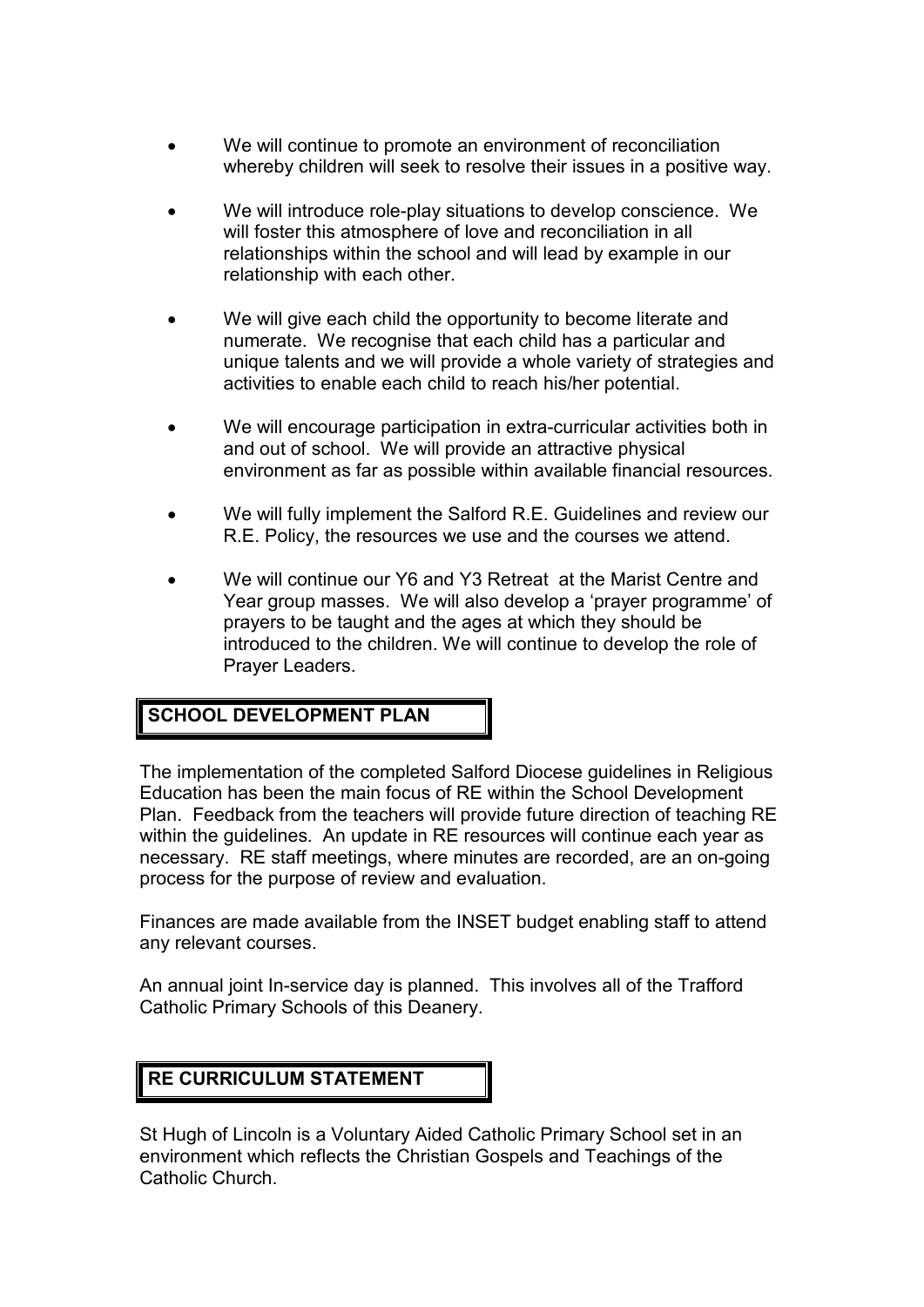## **RELIGIOUS EDUCATION**

This is A Roman Catholic School and the Religious Education provided conforms to the doctrines of the Catholic Church. Religious Education is provided within a timetable according to a syllabus authorised by the Bishop of Salford.

It is our aim to work closely with parents in the development and practice of a relationship in home, school and parish that nurtures into the presence of God in our daily lives, and to create a climate in which child centred Masses and services reflect both the major religious festivals and the content of our religious schemes of work.

There is a parish programme of preparation of children for their celebration of the Sacrament of Confirmation, Reconciliation and the Eucharist. Home, school and parish work closely together to support the children in their journey in Faith.

There are no specific arrangements for withdrawal of pupils from Religious Education.

## **RELATIONSHIPS & SEX EDUCATION**

Since September 2020, it became statutory that all schools in England teach Relationship and Sex Education (RSE) as a fundamental part of the curriculum. At St Hugh's, this has been taught for a number of years in the summer term as part of our PSHE lessons. We adopted a Catholic scheme called 'Journey in Love', which complements our RE curriculum, 'Come and See'. The scheme has been revised to follow the new government guidelines.

In 2019 we held extensive consultation with parents (over 85 families attended) when revising the scheme of work. However after twelve months of implementation staff found the scheme did not reflect our demographic and children and from September 2021 we will be using a new scheme, 'Ten Ten.'

### **CHILDREN WITH SPECIAL EDUCATIONAL NEEDS**

Children with special needs have a full entitlement to the National Curriculum. Special Needs also includes the very able child. Provision is made, as far as possible, within the school, for all children with special needs. Continuous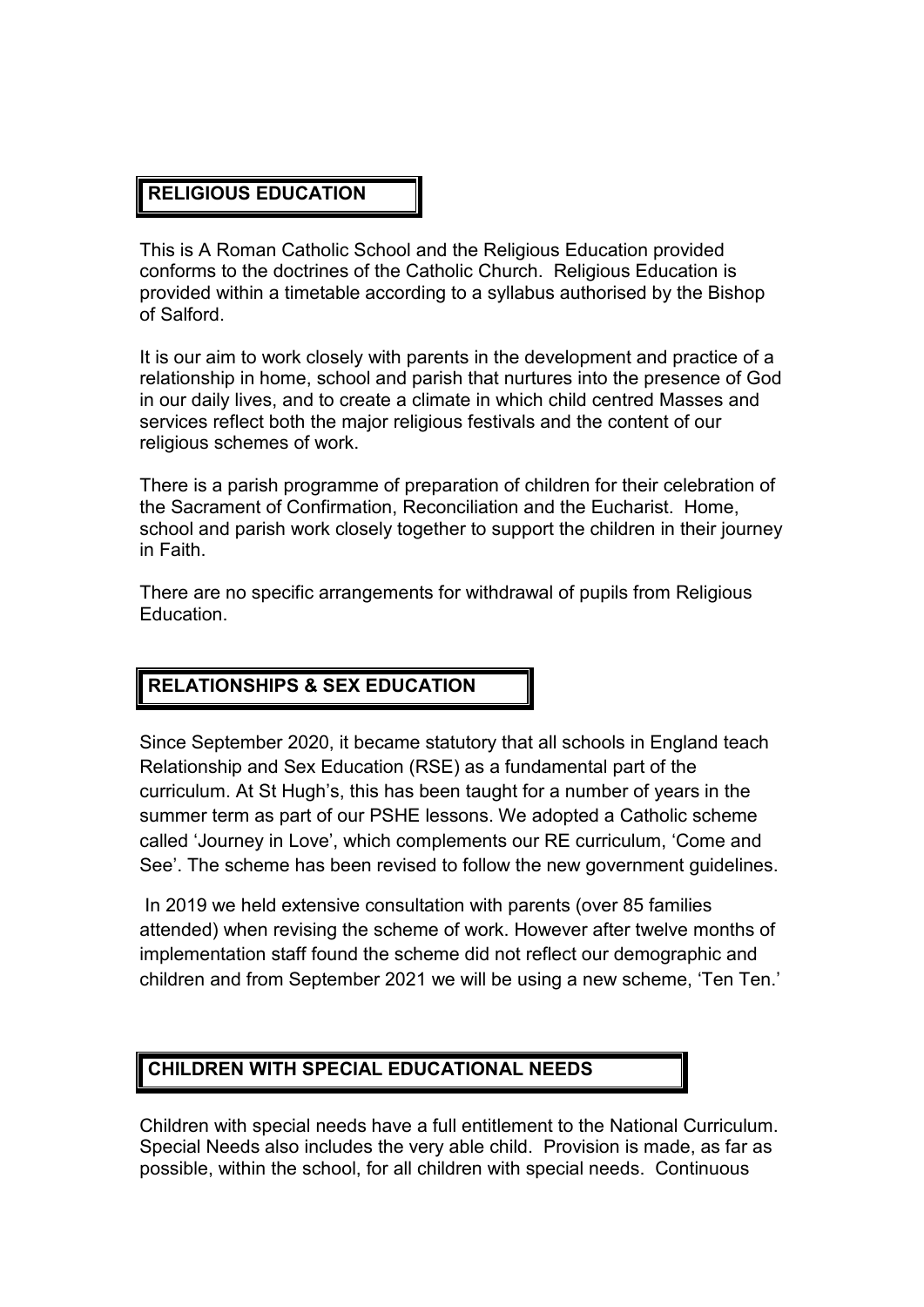assessment is undertaken so that appropriate provision can be made – supplemented by the Authority's ancillary services as and when available.

### **PASTROL CARE AND DISCIPLINE**

The Head Teacher and the staff of the school have, as their first concern, the well being of the children. Every effort is made to be aware of the needs of each child and to respond, as far as possible to those needs.

#### **AIMS OF THE RE PROGRAMME**

#### **THE RE PROGRAMME**

The national curriculum stresses the importance of continuity and progression across the whole curriculum. The school follows the framework (Units of Work) provided by the Salford Diocese, where the Programmes of Study enable us to address these important issues of continuity and progression with sensitive provision made for children's educational needs at different stages.

We use: Come and See scheme to aid and ensure the Programmes of Study are being covered. We have a 2 year cycle so in year B we follow a blended curriculum using The Way, The Truth, the Life.. Each year children will also learn about a different religion from around the world. To enhance the teaching of SMRE we use the resource Caritas in Action. Through sound teaching which reflects the children's capacity for learning and growing, together with the aim to create a stimulating environment, we aim a to lay emphasis on the ways of thinking, feeling and acting, which lead children to be reflective, reverent, open and enquiring. This will be achieved by:

- Aim to inform by a range of teaching styles and the whole variety of ways in which pupils learn, which will enable teachers to select from or devise appropriate learning experiences;
- Aim to affirm pupils' value and worth, build on their own experience of living relationships and contribute to the development of positive selfesteem.
- Aim to provide opportunities for pupils to recognise appreciate and develop their talents and skills.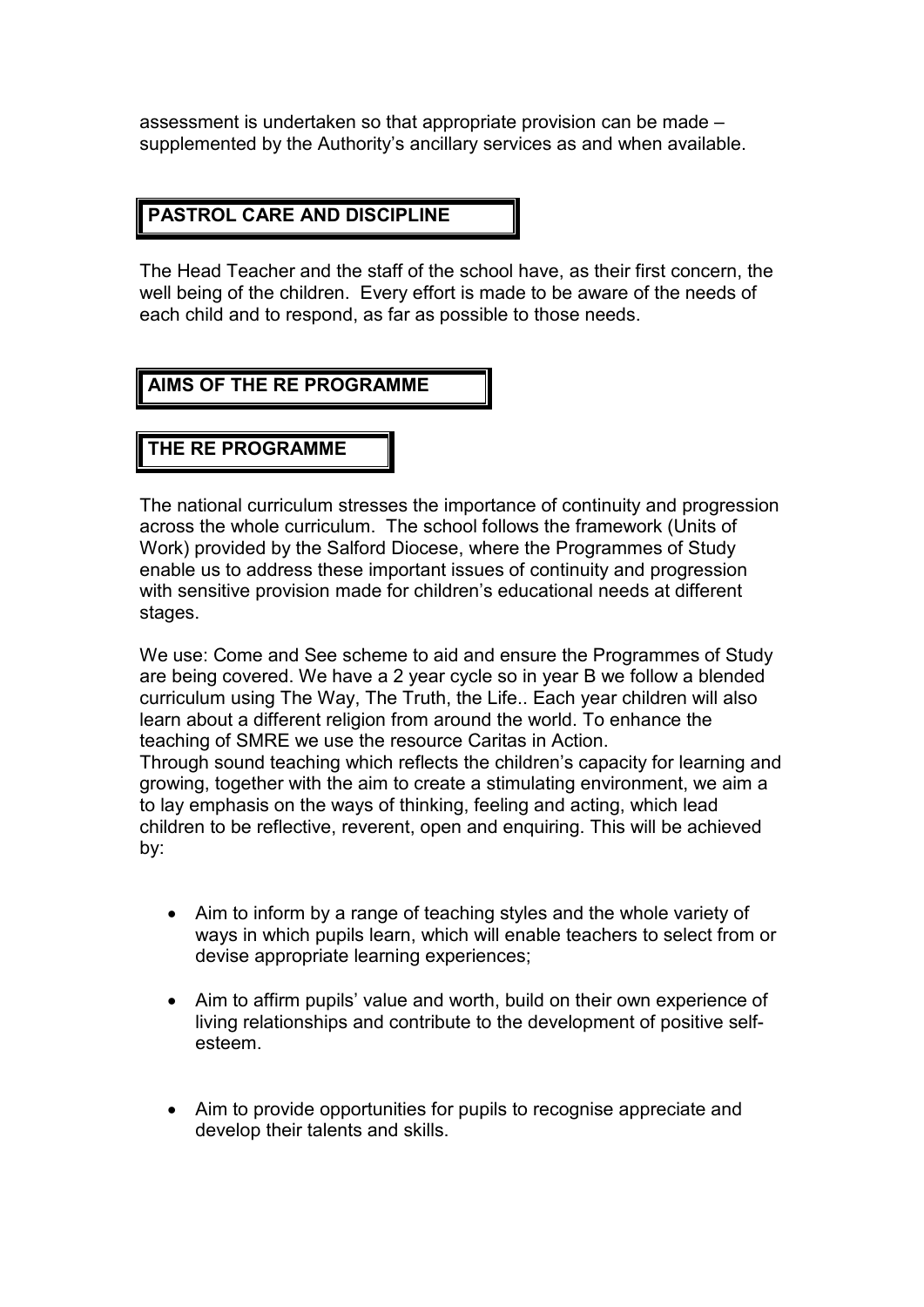- Aim to promote the development of independence and autonomy in children and young people so that they are encouraged to accept increasing responsibility for their own learning and are enabled to make ever more fully informed, mature and free responses and choices in relation to God, faith, stewardship and the service of others.
- Grow in understanding and appreciation of Scripture and its place in Christianity.
- Grow in experience, knowledge and understanding of the church, her life and teachings, her significance in the world today and her concern for peace and justice.
- Prepare for, participate in and appreciate liturgical prayer and worship and the celebrations of the sacraments.

### **ASSESSMENT**

At St Hugh of Lincoln we believe that assessment must contain the philosophy that it is ultimately for the good of each child. Assessment contributes to the focus of the school's aims. Lessons in Religious Education are assessed through observation and knowledge where skills and concepts are recorded.

Assessment also takes place through monitoring a child's social and moral development. Assessment recognises the unique contribution of every child. Assessment is based within this area of study. Assessment is based on religious matters and ensures children make progress within the area of study. A child's positive self-worth enhances their ability in all areas of the curriculum. Teachers will assess children's work by making informal judgements as we observe them during lessons. The children will also be involved in peer and self-assessment. On completion of a piece of work the teacher will mark appropriately and make comments to guide progress. Out teachers are beginning to use the Salford Guidelines, using the assessment matrix. This information is used to assess the progress of each child, for setting new goals and for passing information on to the next teacher. To demonstrate progression in knowledge and vocabulary all teachers use a 'check in and check out' task at the beginning and end of each theme.

#### **MANAGEMENT AND CO-ORDINATION**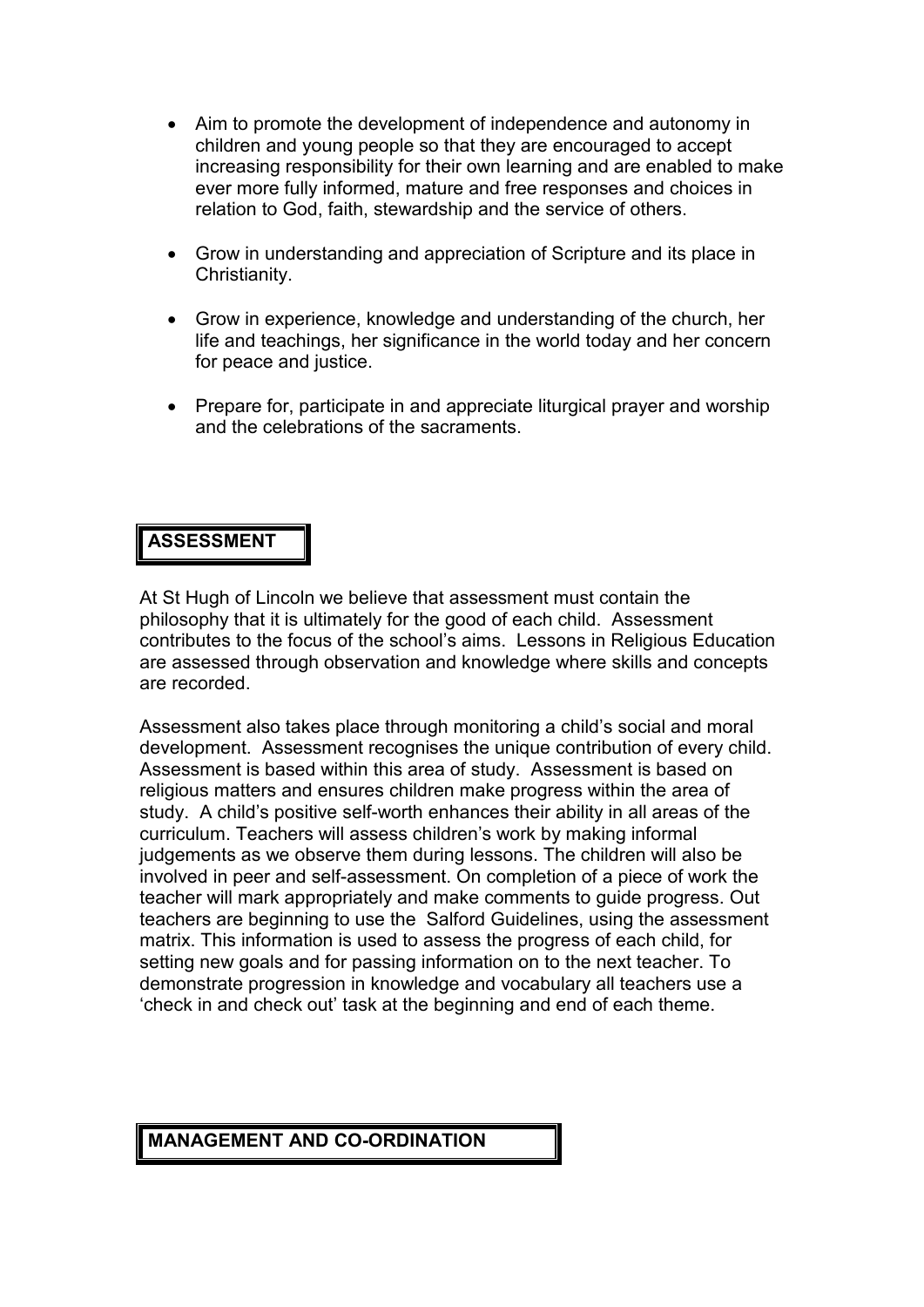Each teacher has a copy of the Come and See for their year group. The areas to be covered are split over three terms and are to be completed by the year. Flexibility in teaching is important so teachers may change one particular half-term's work with another to allow a personal approach.

Planning is linked to the overall curriculum context and design.

Religious Education is taught both in the morning and afternoon. Collective worship happens daily.

Teacher's individual styles enable them to select from and devise, appropriate learning experiences which can affirm children's value and worth and lead to their increased responsibility for their own learning.

This enables children to make more informed responses to God, faith and their attitude towards others and the wider world.

Resources: We have sufficient resources in our school to be able to teach the different units. We keep resources for religious education in a central area, there are religious artefacts available to enrich collective worship and the teaching of RE.

#### Monitoring and Reviewing:

The head teacher and RE Co -ordinator are responsible for monitoring the standards of children's work and the quality of the teaching in religious education. They are also responsible for supporting colleagues in their teaching, for being informed about current developments in the subject and for providing a strategic lead and direction for RE in the school. The coordinator is responsible for writing the RE section in the Head teacher's report to governors.

### **RE CURRICULUM DEVELOPMENT PLAN**

Planning the RE is part of our overall school curriculum planning. This includes preparing and organising schemes of work and daily plans.

Resources for RE are reviewed yearly and also throughout the year when necessary and Inset days are provided for the future development of the RE Curriculum

### **RELIGIOUS DIMENSION OF THE WHOLE SCHOOL**

As a Catholic school, St Hugh of Lincoln fulfils the legal requirements for the education with an 'overall religious perspective' as a faith community. The faith community is made up of the family, the parish and the school, which is instrumental in making Catholic Schools distinctive by 'attempting to generate